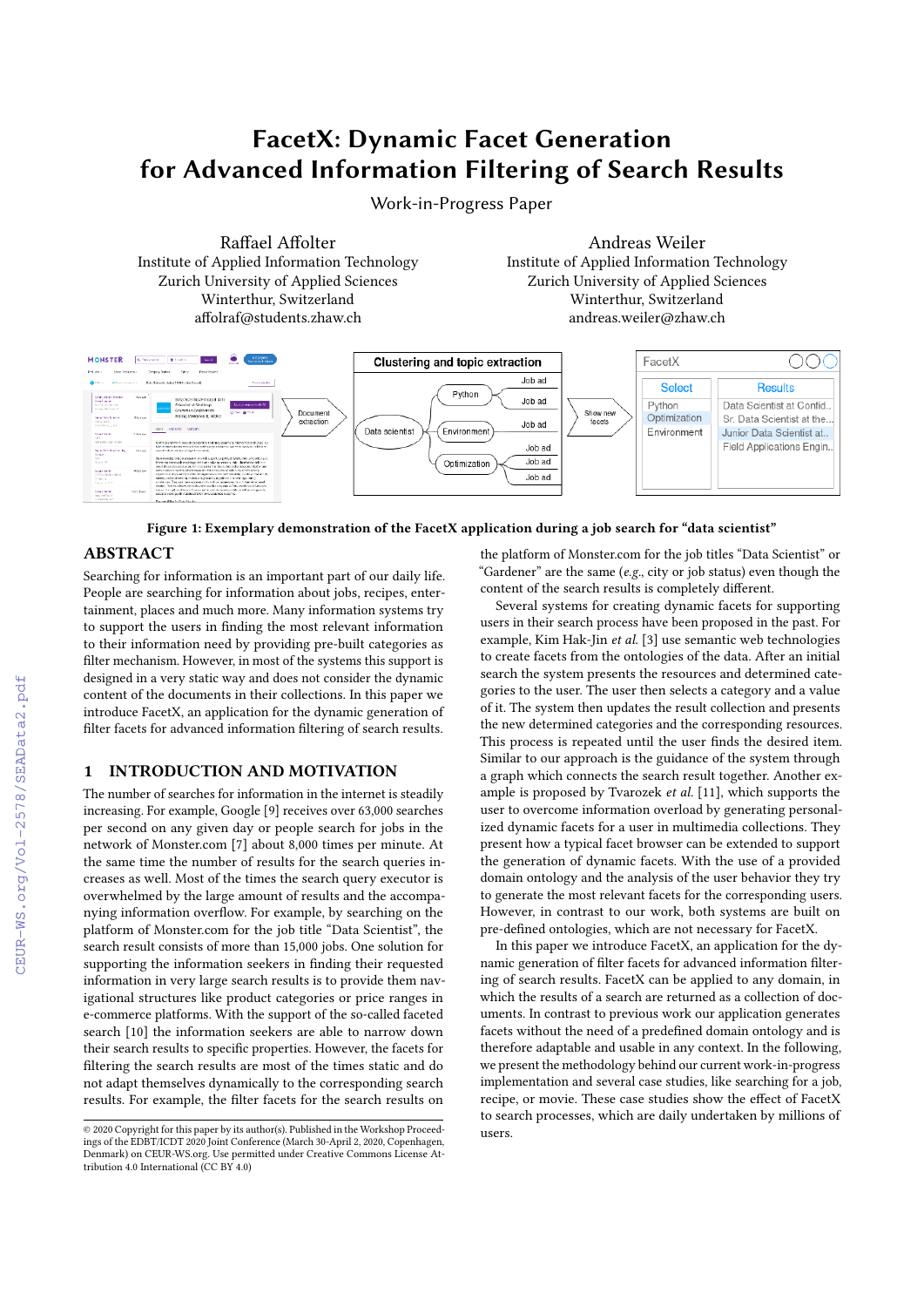<span id="page-1-0"></span>

Figure 2: Process flow of the FacetX application.

# 2 METHODOLOGY

In this section, we describe the methodology behind the dynamic generation of the facets for the retrieved search results. Our approach follows a process flow with several successive phases, which can be seen in Figure [2.](#page-1-0) FacetX is implemented with the libraries of the Weka [\[4\]](#page-3-0) toolkit and uses the StringToWordvector and the Rainbow stop word eliminator. The clustering is implemented with the use of the Weka hierarchical clusterer. To extract the topic, we used the parallel topic model of the Machine Learning for Language Toolkit (Mallet [\[6\]](#page-3-1)). The input of the first phase are the results of a user defined search query which is executed by the information seeker. Therefore, we have a set of N documents per query as basis for the generation of the dynamic facets. To extract the features for the next step the content of the search result is tokenized, all stop words are removed from the documents and then term frequency-inverse document frequency( $tf$ - $idf$ [\[8\]](#page-3-2)) is applied. In the next phase, we cluster the documents by applying agglomerative hierarchical clustering with complete-linkage as linkage criteria between the individual clusters. The result of this phase is a dendrogramm, which acts as a search tree for the creation of the facets for each branch. Since every branch in the dendrogram represents a cluster we can take every document per cluster to extract topics from it with the Latent Dirichlet Allocation (LDA [\[1\]](#page-3-3)). The resulting number of clusters also decides how deep the search tree is. If the number of clusters is equal to the number of documents the leaves would contain only one document with the main topics in the parent node. In our application we decided to take the most important word for each topic as a facet suggestion.

### 3 CASE STUDIES

In the following, we describe three case studies, in which FacetX is able to support users in the filtering step of their daily life search processes. The first one is using FacetX to create facets for movies from the internet movie database (IMDB) [\[5\]](#page-3-4). In the second case study we create facets for a recipe search on the

food platform epicurious [\[2\]](#page-3-5) and in the third one we show the application of FacetX to a job search on Monster.com [\[7\]](#page-3-6).

## 3.1 Movie Search

The internet movie database lists information about millions of movies and tv series on their platform. If a user is interested in movies of a specific genre like action or mystery the search is very simple and the results are presented as a sorted list (e.g. by user rating or year) to the user. The sorting and filter properties are always the same for all genres and other search results on the platform. However, we claim that users could definitively benefit from dynamically generated facets, which are for example based on the story line of the movies. For example, it would be possible to group together more similar movies like Star Wars episode 6 and 7, by extracting facets based on their synopsis. For this case study we extracted the 150 top ranked sci-fi movies sorted by user ratings from IMDB. The topic extraction was applied with the contents of the synopsis of the movies. We created 25 clusters with the best term of 6 topics as facets. As result we received some interesting topics (cf. Figure [4\)](#page-2-0). For example, the topic around "astronauts" and "constructions" refers to the movies "Moon", "The Martian" and "2001: A Space Odyssey" as seen in Figure [4a.](#page-2-1) Another interesting example is the topic consisting of "facehuggers", "salvage", and "romulans" which refers to the movies "Alien", "Aliens", and "Star Trek" as seen in Figure [4b.](#page-2-2)

## 3.2 Recipe Search

For this case study, we chose to search for recipes on epicurious by using the advanced search functionality of the platform. While epicurious offers a lot of facets to choose from, like technique or ingredient, a search still can result in a very high number of recipes. For example, the search for the technique barbecue returns a total of 1687 results and the search for the ingredient soup/stew returns a total of 1955 results. Although, it is possible to reduce the number of results further by selecting additional facets, mostly still a high number of recipes remain in the results.

To show the effectiveness of FacetX for the recipe search on epicurious we searched for recipes containing chicken as an ingredient and reduced the number of the first results with the additional facet "healthy" to the final number of 286 recipes. We then used the ingredients for clustering and topic extraction. With 50 clusters and 6 topics per node the results seem very interesting. The resulting topics (cf. Figure [5a\)](#page-2-3) included some useful information to a dish like "boneless", "skinless" or "skinon". Other topics were not as helpful like "oil", "tablespoon", "cup" since those are terms which are present in almost every ingredient list. An interesting finding can been seen under the topic "parsley", "carrots", and "celery", where the recipe for "Jambalaya" appears, which is probably very unknown to most of the users. Note with the current filter settings of epicurious it would not have been possible to select the ingredients "parsley" and "celery". Another interesting finding can be seen in Figure [5b](#page-2-4) where the ingredients "Bok Choy", "Yams" and "Hoisin" appear in the recipe names which are probably also unknown to a wide range of users. To improve the generated facets of FacetX it might help to include more information like how the dish is prepared, how many calories it contains, or the reviews of users about the recipe.

#### 3.3 Job Search

In this case study, we apply FacetX to the domain of job search on the job advertisement platform Monster.com. Figure [3](#page-2-5) shows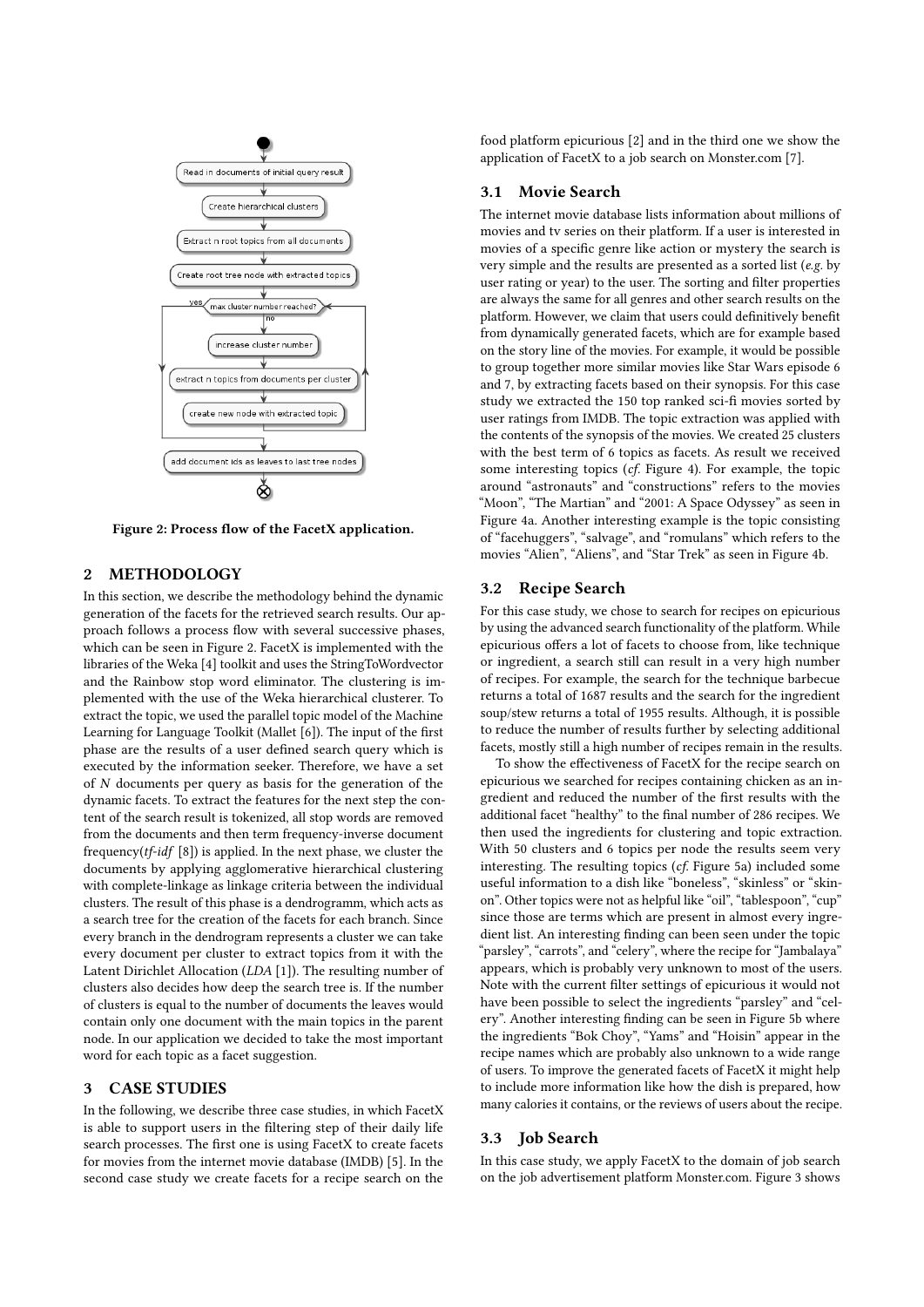<span id="page-2-5"></span>

<span id="page-2-3"></span>Figure 3: Example result of FacetX applied to the search results for the query "data scientist" on Monster.com

<span id="page-2-2"></span><span id="page-2-1"></span><span id="page-2-0"></span>

Figure 4: Generated facets of one cluster for the IMDB case study.

<span id="page-2-4"></span>Figure 5: Sample facets of the recipe search case study for recipes with the ingredient chicken.